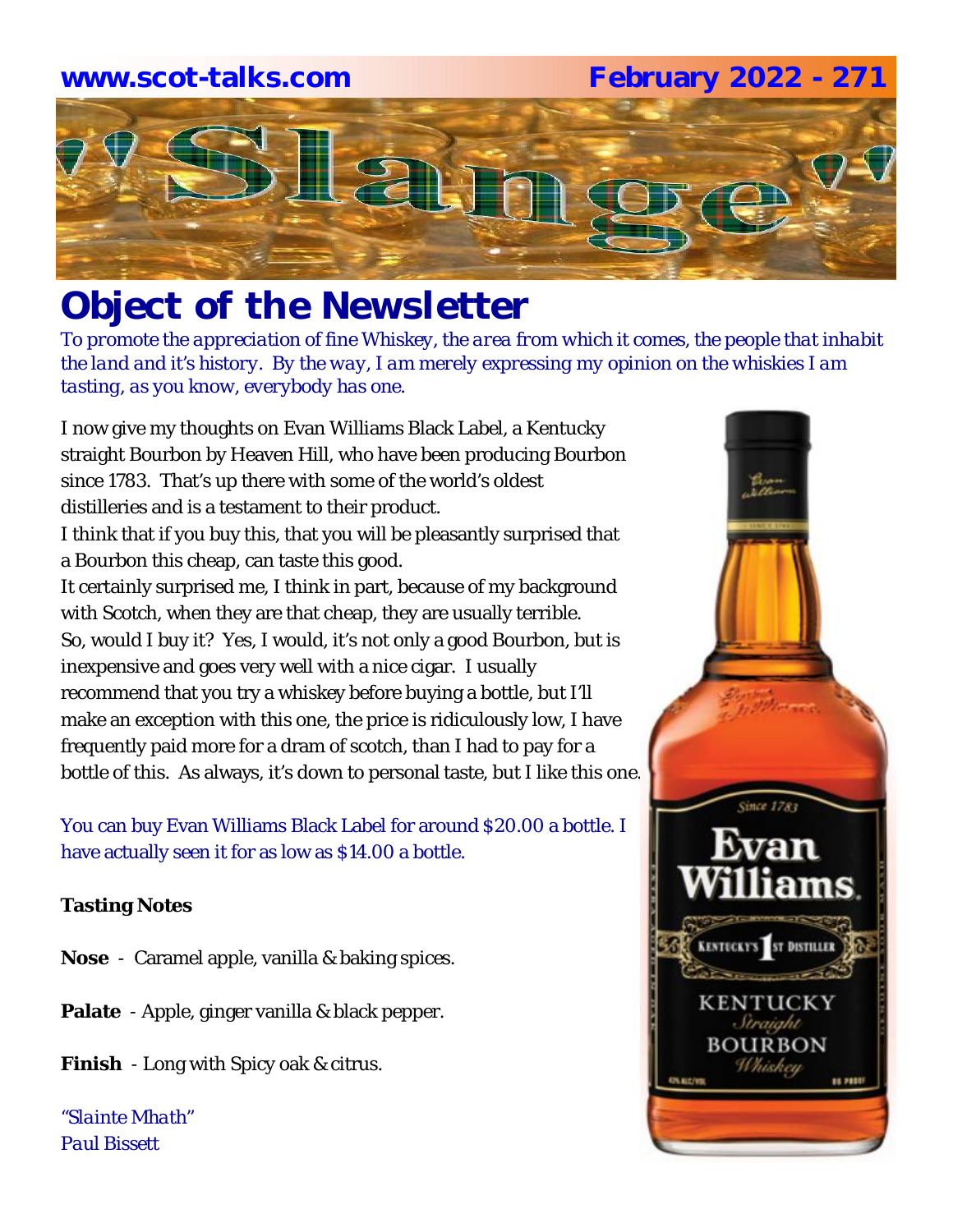## **www.scot-talks.com February 2022 - 271**Lain

### **Beyond Kentucky, Distillers Are Pushing the Boundaries of Bourbon**

By Ted Simmons

Journeyman Distillery owner and head distiller Bill Welter makes a conscious effort to create a bourbon that's different than those produced in Kentucky.

Kentucky bourbon is prized for its bold flavors and authenticity. Like an old-school steakhouse, it harnesses tradition and authority to deliver a rarified experience, a process and product that have been perfected over time. But whiskey drinkers, like gourmands, have ever-expanding palates, and as much as the old ways work, and work well, there is no denying the excitement of new ideas and perspectives on something as universally beloved as bourbon.

"Kentucky bourbon is a unique product unto its own. And frankly, it's a very good one," says Bill Welter, owner and head distiller at Journeyman Distillery in Michigan. As for

Journeyman's Featherbone bourbon, which uses an all-organic mashbill of 70% corn, 25 % wheat, and 5% rye, Welter states, "We weren't really setting out to try and replicate something that was already being done very well."

Welter and Journeyman are among a crop of new distillers reimagining what great bourbon can taste like; stepping out of Kentucky's long shadow to embrace differences in terroir, experiment freely, and examine every step of the whiskey-making process. The result is a group of bourbons that isn't bound by tradition and expectation, but instead challenges convention and builds upon the style's longstanding reputation.

"We've been in business now for 11 years, and I think it's been shown that there is a significant market of people who may very well like Kentucky bourbon, but they're oftentimes looking for something that is different and unique." Welter says. "And, certainly, I think we've appealed to that crowd."

Kentucky may be where the choicest, center-cut bourbons will always hail from, but there's enough room on the block for updated takes on a classic—with these whiskey makers and others leading the way.

### **A CHANGE IN TEMPERATURE**

Bourbon must be made in the U.S., from at least 51% corn, and aged in new charred oak containers, among other requirements. It is a misconception that bourbon can only be made in Kentucky, perhaps fueled by traditional notions and that the lion's share of bourbon comes from the state. It is valuable, however, to examine why Kentucky became the epicenter for bourbon in order to appreciate how other distillers are making conscious efforts to be different.

Geography certainly matters, as Kentucky's hot summers and cold winters promote barrel interaction. There is also the ease with which corn grows in the state, and the many waterways surrounding it, which made it easy to distribute whiskey to neighboring states. Then there is the state's access to limestone water for imparting a cleaner profile.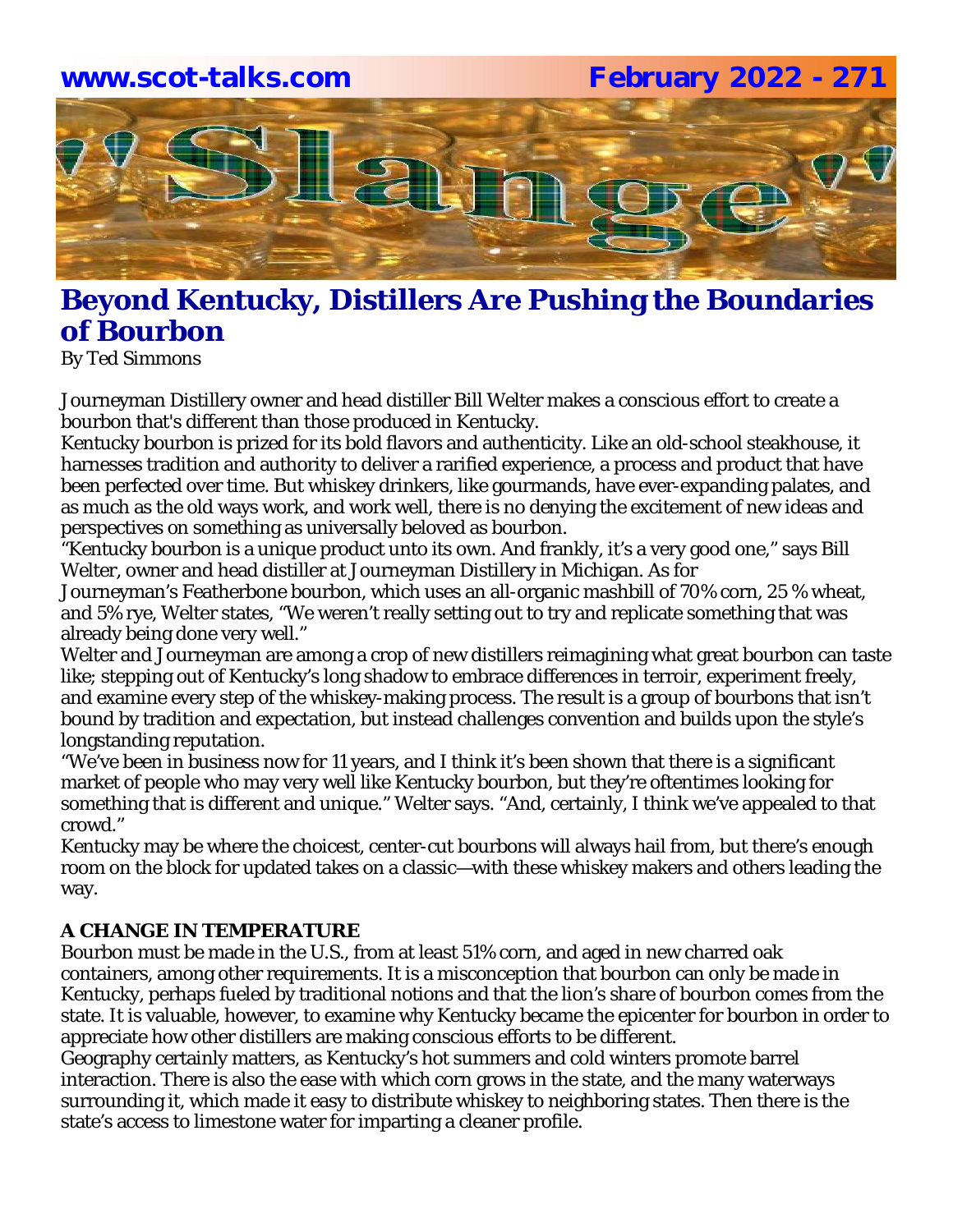# **www.scot-talks.com February 2022 - 271**

Below is a simple guide to help you choose your Whisky, and the flavor notes you should expect from it. Being Scottish I recommend you find a likely candidate and try it in a bar before buying the whole bottle. This Issue; Evan Williams Black Label. For more information on Evan Williams whiskies go to https://evanwilliams.com



Floral, Herbal, fresh

Nutty, biscuit (cookie), Subtle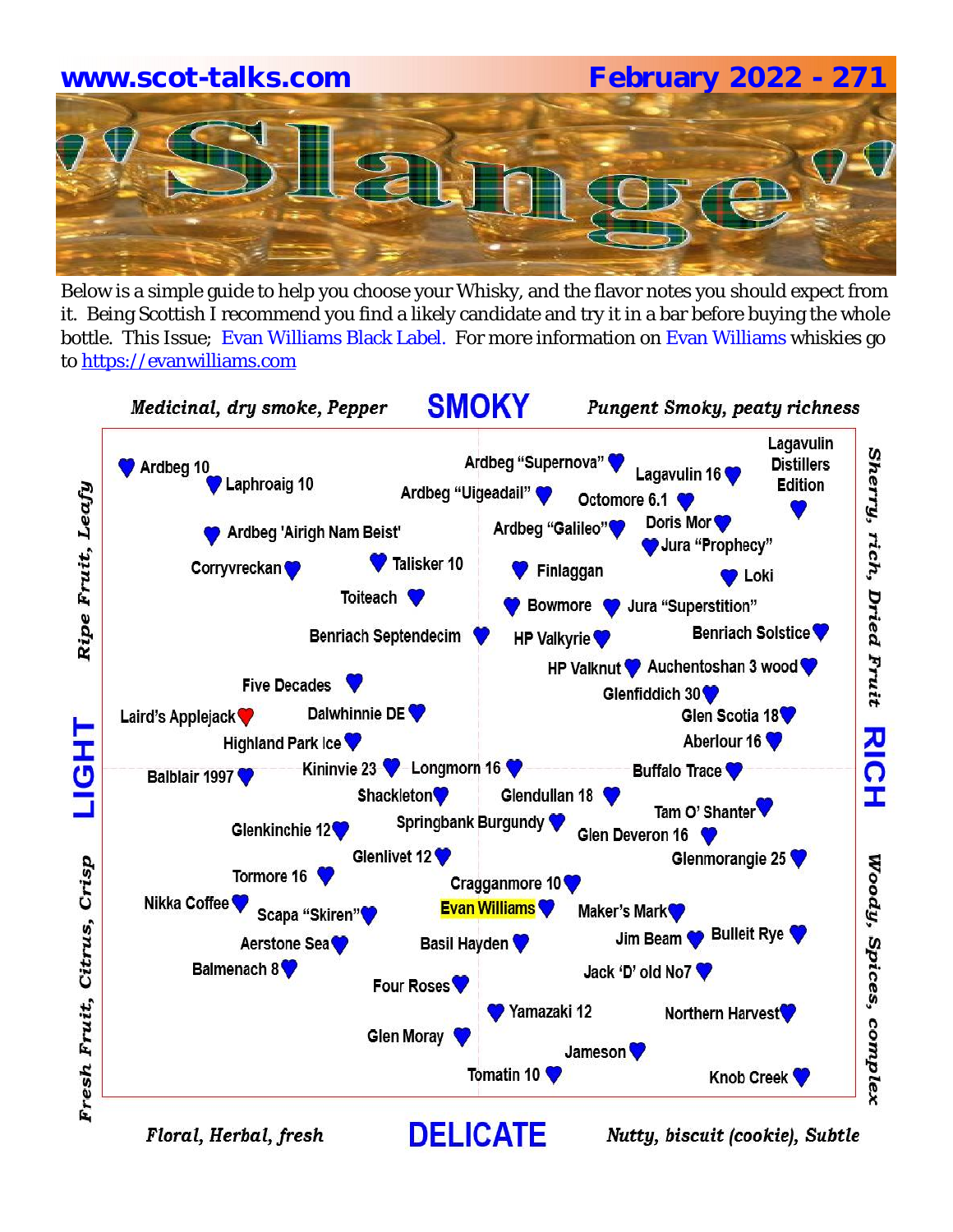

### **Beyond Kentucky, Distillers Are Pushing the Boundaries of Bourbon** *Cont.***</del>**

These conditions have produced bourbons loved by millions, but distillers outside Kentucky are witnessing firsthand how their own state's climate impacts America's spirit. When David DeFazio launched Wyoming Whiskey in 2006, there was, as he puts it, "no craft spirits playbook." So they modeled their distillery after those in Kentucky, enlisting former Maker's Mark distiller Steve Nally.

"What we wanted to do was build on what Kentucky has been doing for generations, but we wanted to do it in a different place, and ended up doing it in the middle of nowhere," DeFazio says. That presented unforeseen challenges, like securing an acceptable water source, distilling at a higher elevation, and understanding the different grain-growing seasons. A lover of wheated bourbons, DeFazio knew he wanted to follow a certain blueprint, but a change in state inevitably resulted in a change in flavor.

"A big difference from Kentucky is that we've got real winter here, and our warehouses get really cold. As soon as these barrels drop below 40 degrees, they go into hibernation, and they take on all sorts of weird flavors and notes," he says. Wyoming produces a small batch and a double cask bourbon, both of which use a 68% corn, 20% winter wheat, and 12% malted barley mashbill. "What we are is distinctly Wyoming. It's definitely not from anywhere else. And that's, in my opinion, a direct result of environmental factors that these barrels are faced with every year."

Breckenridge Distillery in Colorado takes extreme aging even further, as the highest distillery in the country at 9,600 feet above sea level. While Breckenridge began by sourcing and blending whiskey, founder and CEO Bryan Nolt credits the aging conditions for imparting a signature flavor. "It definitely has an effect on the whiskey," he says. "We found that flavors seem to concentrate because of the way pressure fronts move through here; you get a lot more interaction with the wood. So I think the two-mile high-ish aging environment, it makes quite a big difference in what we end up with."

### **PRIMARY COLORS**

While bourbon's primary grain is always corn, there is often great emphasis placed on the secondary or flavoring grains—typically rye or wheat—adding spice or sweetness to the flavor profile. That seemed strange to Scott Blackwell, owner of High Wire Distilling in South Carolina. A former bakery owner, Blackwell approached bourbon-making by looking at the ingredients first, and making a concerted effort to differentiate himself from distillers in Kentucky. That led him to Jimmy Red corn, a varietal native to the Carolinas.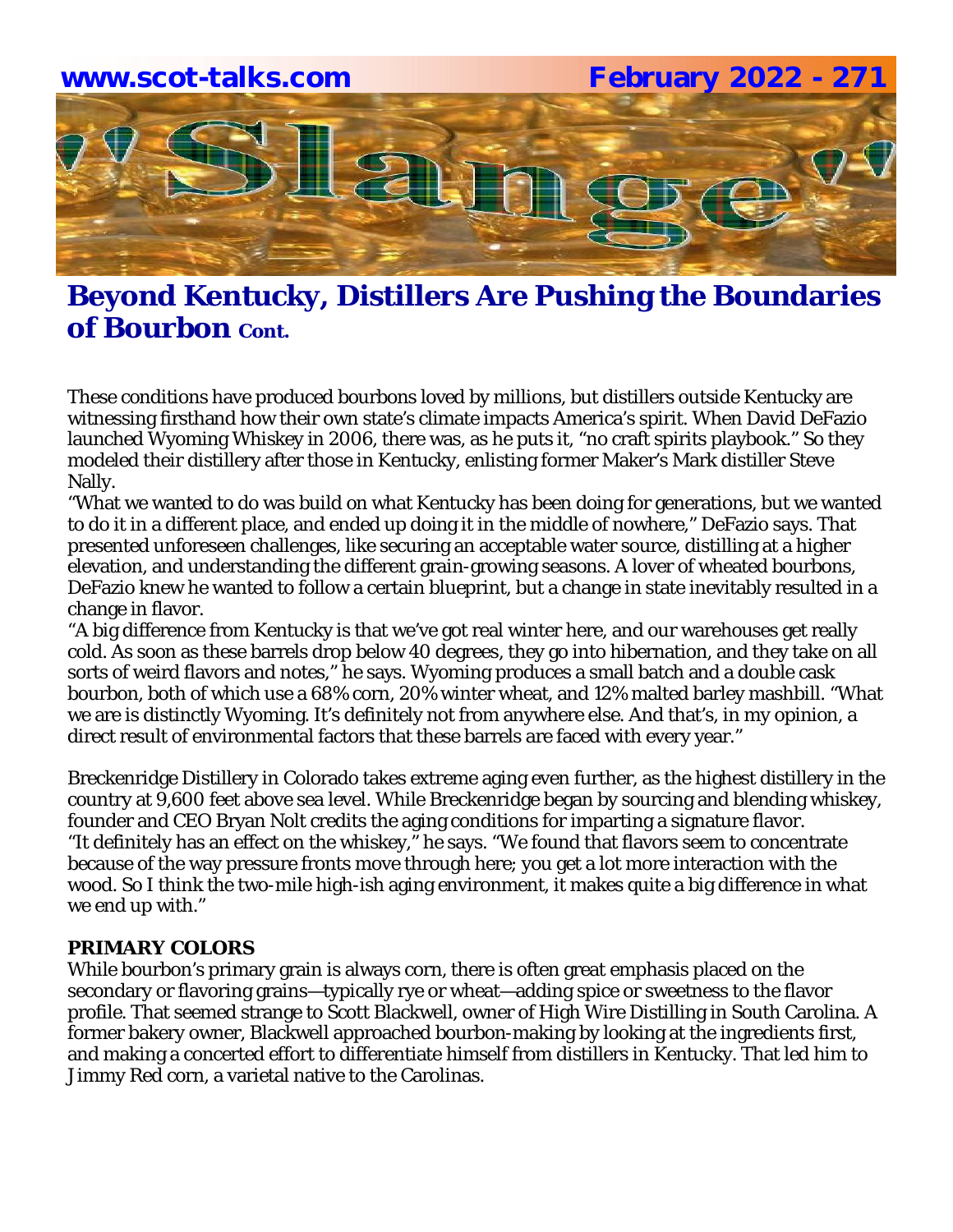

### **Beyond Kentucky, Distillers Are Pushing the Boundaries of Bourbon** Cont.

"We were curious about the flavor, so the first mashbill we made was 100% corn. We didn't want it to be adulterated by wheat or rye," Blackwell says. "We distilled that corn and noticed that it had all these other things going on in it that yellow and white didn't have."

High Wire bottled that 100% corn bourbon, and it routinely surprises experienced whiskey drinkers who taste it and ask about the secondary grains. Blackwell says they experimented with rye and wheat but ultimately preferred the complexity that the all-corn mashbill gave them. "Jimmy Red is going to be the house identity," he says. "We've gotten better at making it over the years and our growing practices have gotten better."

Widow Jane in Brooklyn, New York is taking a similar approach, developing a hybrid corn varietal that crosses Bloody Butcher with Wapsie Valley for its Baby Jane bourbon, which uses a mashbill of 80% corn, 10% rye, and 10% malted barley.

"We're always talking about supporting grains because those are the flavor grains, but with heirloom corn, that corn itself is actually the flavor grain," says Lisa Roper Wicker, head distiller at Widow Jane. She equates using heirloom corn to purchasing tomatoes at a farmers market, saying that while the grocery store has its place, we all prize carefully grown produce. "They're a little more fragile, they're too irregular in shape, but they taste incredible and they all have their own flavor profile, and corn's the same way."

While Widow Jane also sources and blends more mature whiskeys, the heirloom corn gives them a unique approach to their house style. "We're selling it at a year old only," Roper Wicker says, "so people can get their heads around what we're doing."

### **CHECK THE TECHNIQUE**

Oppidan Spirits in Illinois makes three bourbons: a four grain using 68% corn, 14% wheat, 9% rye, and 9% malted barley; a solera aged that is made using a five-grain mashbill of corn, malted rye, chocolate malted rye, and two types of barley, then aged solera-style in American oak, French oak, and oloroso sherry casks; and Smoke + Sea, which is a combination of the four grain and solera aged that is finished in French oak and peated Islay scotch barrels.

"I don't think what we're doing is too outlandish," founder and distiller Jeff Walsh says of those creative techniques. "I don't think it's that intentional. It's just things that strike me or people around me as things that would be fun to do that nobody else was doing."

That same ingenuity drives Brian Prewitt, master distiller at Virginia's A. Smith Bowman, who says that the distillery has close to 500 experiments going on right now. "We're willing to try all sorts of stuff," Prewitt says. "Just really pushing the limits of what we feel traditional bourbon can be." A. Smith Bowman does not disclose the proportions of their mashbills, but uses corn, rye, and malted barley.